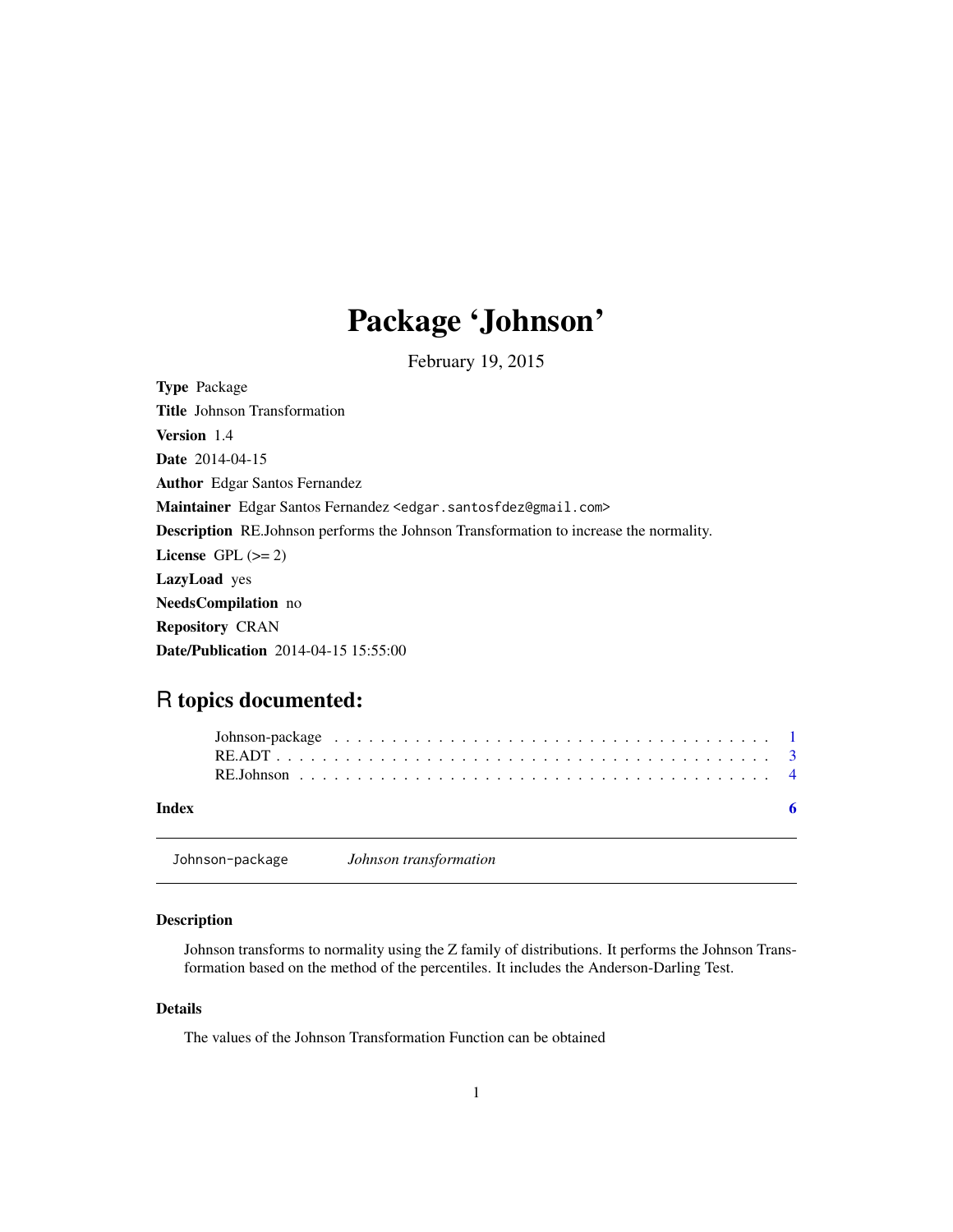Package: Johnson Type: Package Version: 1.3 Date: 2012-08-06 License: What license is it under? LazyLoad: yes

#### Author(s)

Edgar Santos Fernandez

Maintainer: Edgar Santos Fernandez <edgar.santos@etecsa.cu>

#### References

Chou, Youn Min; Polansky, A. M. M. R. L. (1998), "Transforming non normal data to normality in statistical process control", Journal of Quality Technology 30, 2, April.

Johnson, N. L. (1949), "Systems of Frequency Curves Generated by Methods of Translation". URL: http://www.jstor.org/stable/2332539

Slifker, J. F. & Shapiro, S. S. (1980), "The johnson system: selection and parameter estimation", Technometrics 22(2).

Trujillo-Ortiz, A., R. H.-W. K. B.-R. & Castro-Perez., A.(2007), "Andartest:anderson-darling test for assessing normality of a sample data.". URL: http://www.mathworks.com/matlabcentral/fileexchange/loadFile.do?objectl

#### See Also

<pkg>

#### Examples

```
# transforming to normality a random sample with beta distribution
x < - rbeta(30,2,3)
y \leftarrow RE.Johnson(x); print(y)# working with the transformed variable
x \leftarrow runif(100)y <- RE.Johnson(x) $ transformed; print(y)
# working with the p-values
x \leq - \text{rgamma}(100, 2, 1)y <- RE.Johnson(x)$p; print(y)
```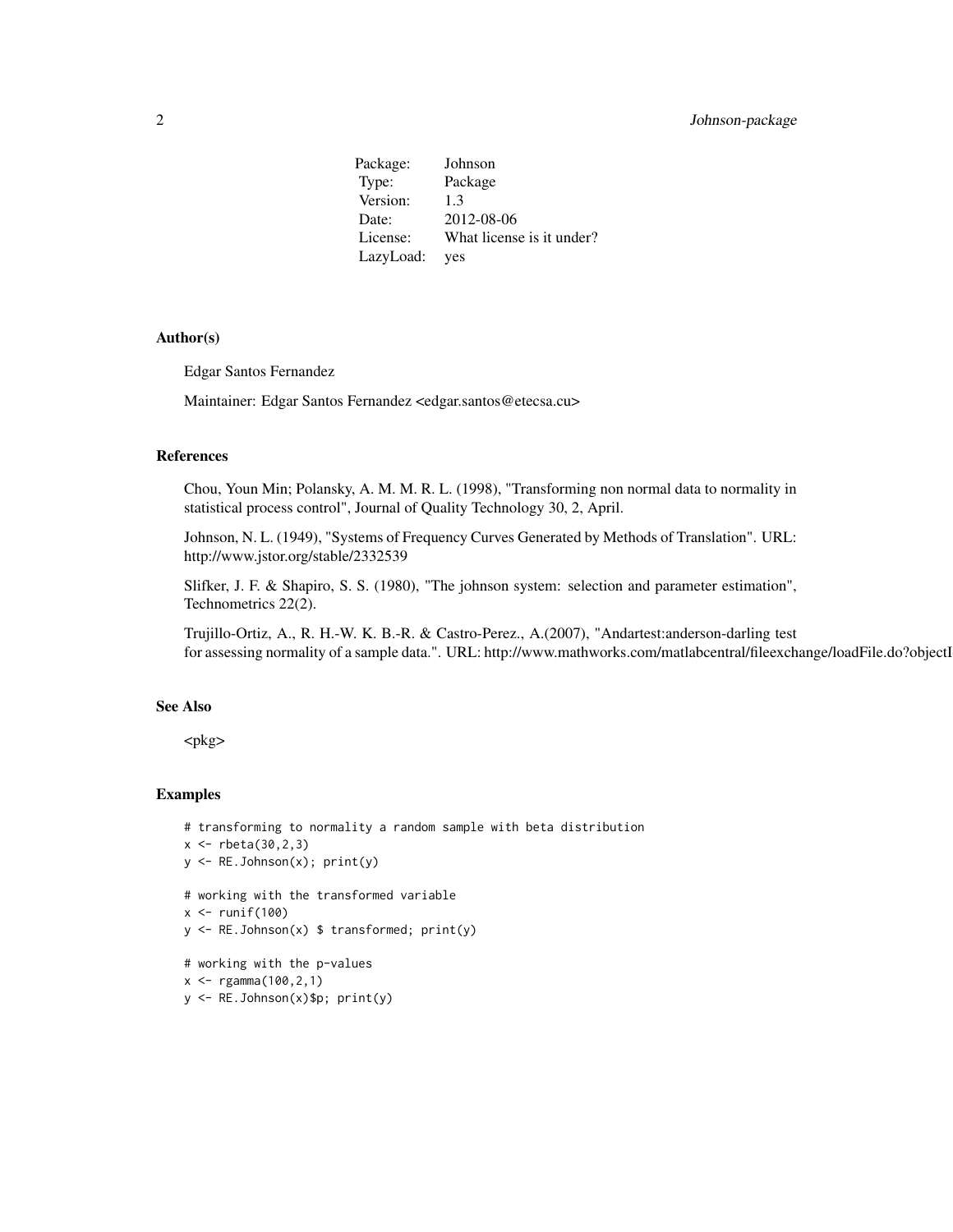<span id="page-2-0"></span>

#### Description

RE.ADT performs the Anderson-Darling test according to Trujillo-Ortiz(2007)

#### Usage

RE.ADT(x)

#### Arguments

x x vector of observations

#### Details

For only work with p-values see the second example

#### Value

The object returned consists of the following items: p-value the resulting p-value of the transformation

#### Note

The function RE.ADT use the traditional algorithm while ADGofTest package is based on the Marsaglia approach.

#### Author(s)

Edgar Santos Fernandez

#### References

Trujillo-Ortiz, A., R. H.-W. K. B.-R. & Castro-Perez., A.(2007), "Andartest:anderson-darling test for assessing normality of a sample data.". URL: http://www.mathworks.com/matlabcentral/fileexchange/loadFile.do?objectl

#### See Also

<pkg>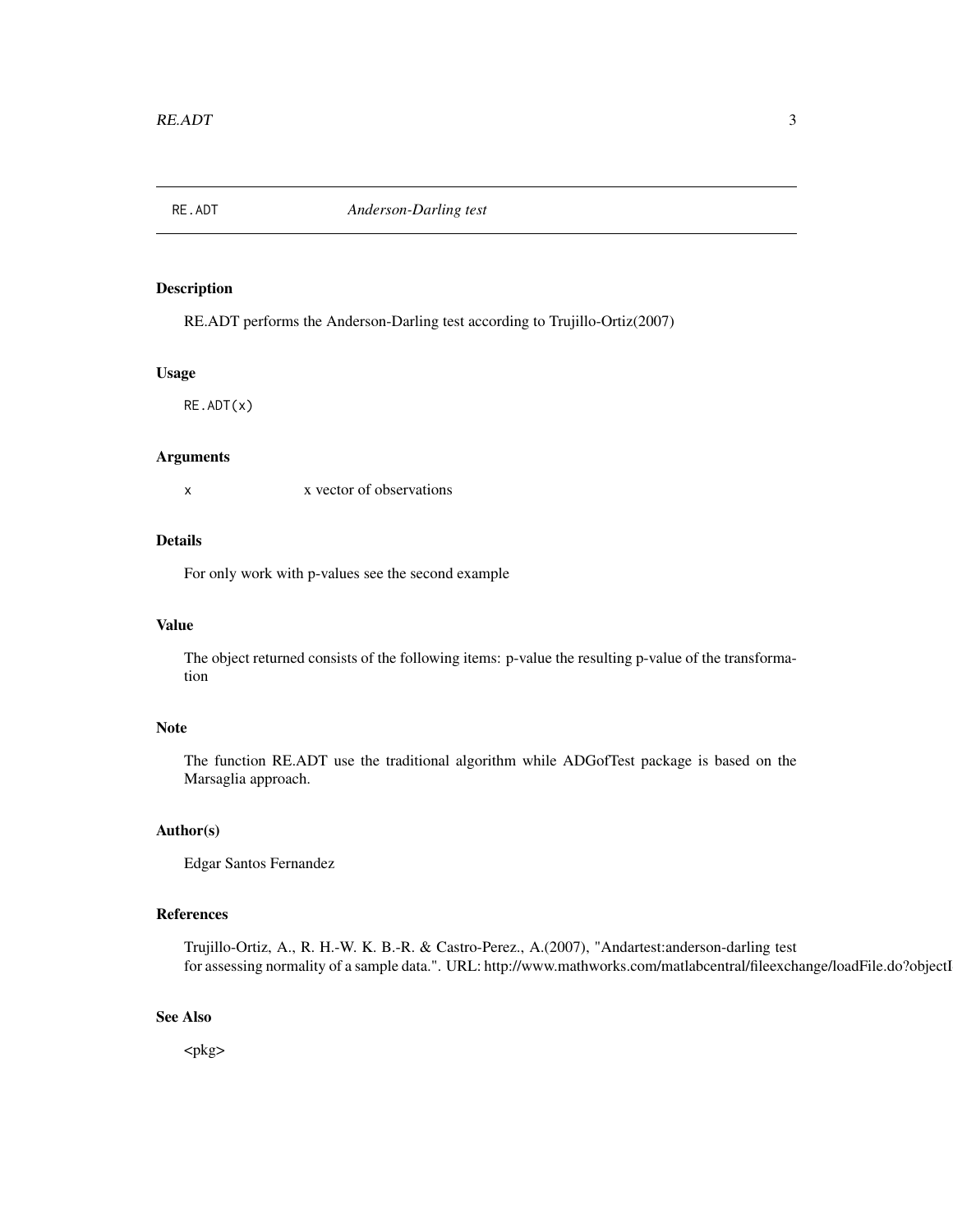#### Examples

```
# performing the AD test for a random sample
x \le - rnorm(100,10,2)
y \leftarrow RE.ADT(x); print(y)#working with the p-value
x \leftarrow runif(100)y \leq -RE.ADT(x) $p; print(y)
```
RE.Johnson *Johnson transformation*

#### Description

Johnson transform to normality using the Z family of distributions. Performs the Johnson Transformation based on the method of the percentiles. Returns the the transformed variable, the function used and de p-value of the transformation.

#### Usage

RE.Johnson(x)

#### Arguments

x x vector of observations

#### Details

The values of the Johnson Transformation Function can be obtained

#### Value

The objects returned consists of the following items: function type of function used in transformation (SB,SL or SU) p-value the resulting p-value of the transformation transformed the data vector of transformed variable f.gamma, f.lambda, f.epsilon and f.eta the values of the variables in the transformation function.

#### Note

Note that the transformed variable often present a good fit to the normal distribution.

#### Author(s)

Edgar Santos Fernandez

<span id="page-3-0"></span>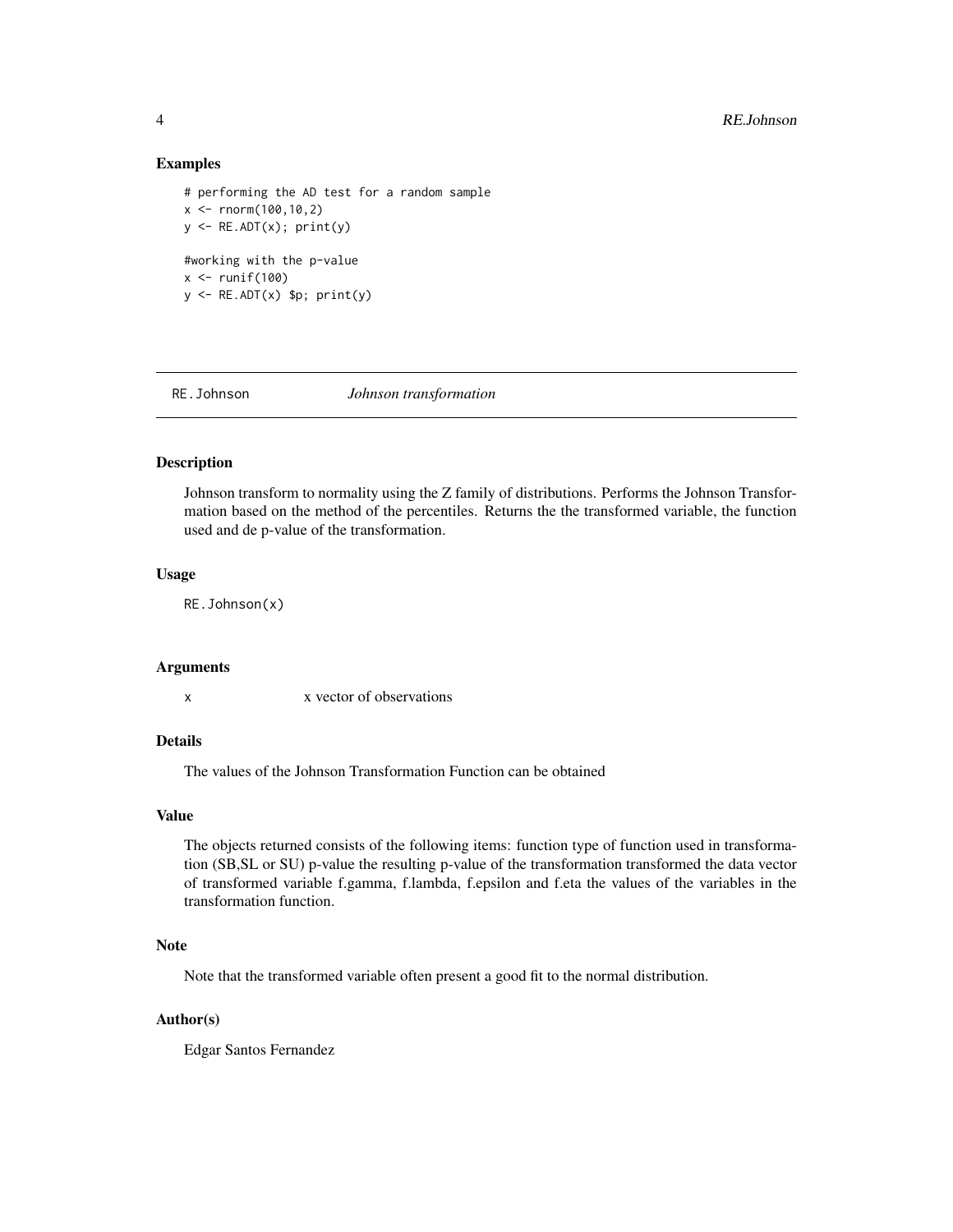#### RE.Johnson 5

#### References

Chou, Youn Min; Polansky, A. M. M. R. L. (1998), "Transforming non normal data to normality in statistical process control", Journal of Quality Technology 30, 2, April.

Johnson, N. L. (1949), "Systems of Frequency Curves Generated by Methods of Translation". URL: http://www.jstor.org/stable/2332539

Slifker, J. F. & Shapiro, S. S. (1980), "The johnson system: selection and parameter estimation", Technometrics 22(2).

#### See Also

<pkg>

#### Examples

```
# transforming to normality a random sample with beta distribution
x < - rbeta(30,2,3)
y <- RE.Johnson(x); print(y)
# working with the transformed variable
x <- runif(100)
y <- RE.Johnson(x) $transformed ; print(y)
# working with the p-values
x \leq - \text{rgamma}(100, 2, 1)y <- RE.Johnson(x)$p ;print(y)
```